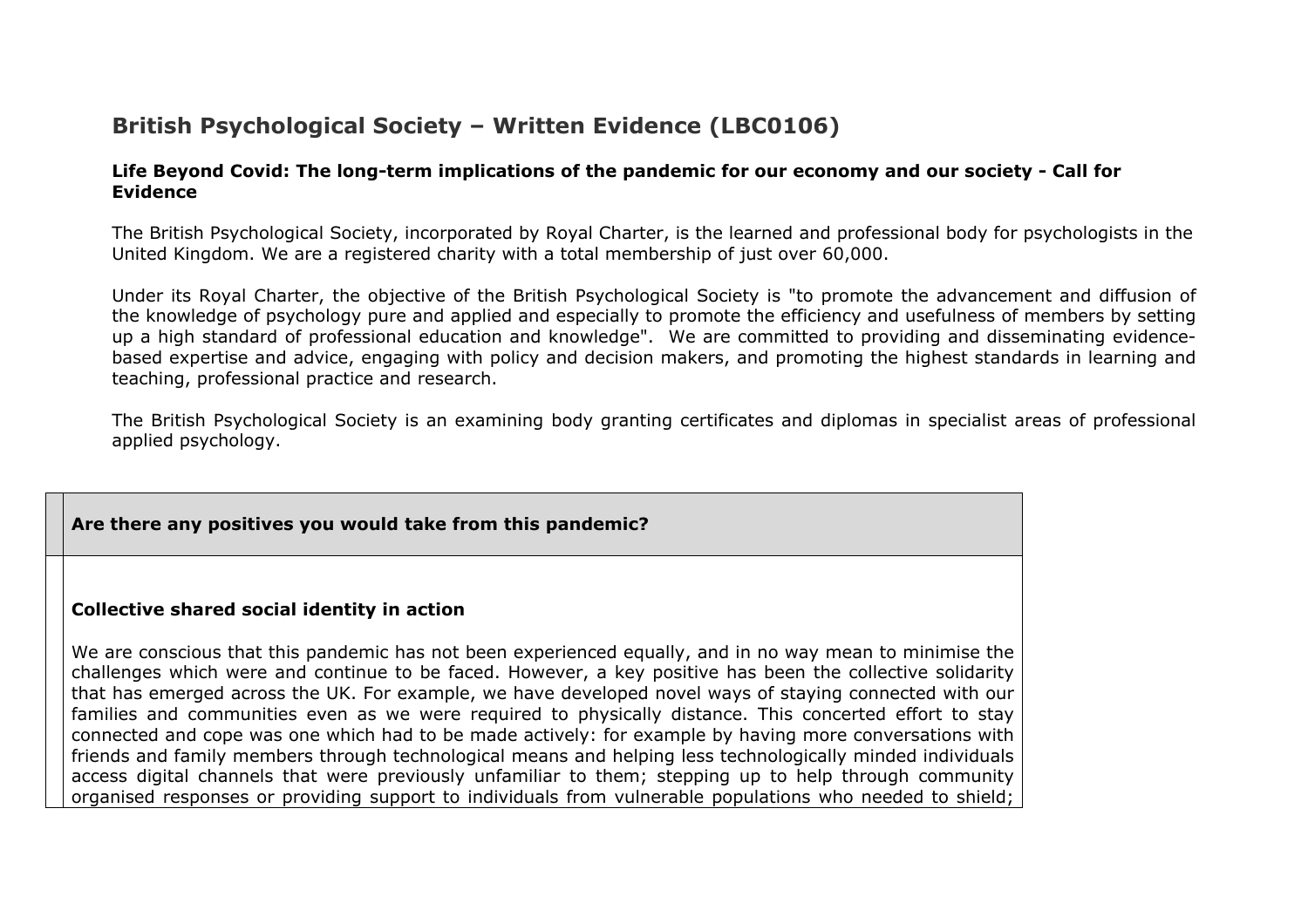and becoming closer to neighbours. Indeed, many young people, families and communities have reported positive experiences of personal resource and community support in parallel to facing significant challenges and distressing losses.

Despite the uncertainty that has pervaded this crisis, these individual actions and decisions have all helped shape our society's response to Covid-19 and may in turn have promoted a sense of belonging and community resilience. This notion is supported by recent psychological research on emergencies which has shown that when people think in terms of 'we' rather than 'I', a sense of shared social identity is developed (Drury et al., 2019). While some may act "selfishly", as was seen throughout lockdown, the evidence shows that the majority of people behave in a way that is structured by social norms and are likely to not only help family and friends but strangers as well (Johnson, 1988; Drury et al., 2009a; Drury et al., 2009b). In effect, when a threat is framed in group rather than individual terms, collective self-regulation underpins a public response that is more robust and more effective (Reicher et al., 2004; Carter et al., 2013). The fact that large scale riots did not occur once lockdown was imposed, despite the concerns of many and the public narratives that accompanied them, supports this notion even further (Reicher & Stott, 2020).

#### **Changing the way we work**

The BPS's published policy and practice guidance on NHS staff wellbeing (for both clinical and non-clinical staff) has showed that, although the pandemic caused huge negative experiences across the system and the workloads of health professionals, the majority of NHS staff would likely be able to cope successfully during the peak of the crisis using their own preferred style, individual resources and social support (British Psychological Society, 2020a).

Crises can serve to identify issues with existing systems or leadership, which can be quickly addressed due to the time-sensitive nature of a crisis. This could potentially lead to improvements in the number of compassionate leaders within the NHS, a goal which is championed in the forthcoming NHS Leadership Compact. As the Secretary of State for Health and Social Care has recently acknowledged, "we now have hard evidence of how people choose to operate, under crisis conditions." If this evidence is identified, evaluated and then codified into best practices frameworks which are underpinned by rigorous analysis, then the lessons drawn from this crisis will help ensure that the NHS is better prepared for subsequent Covid-19 waves and any future pandemics.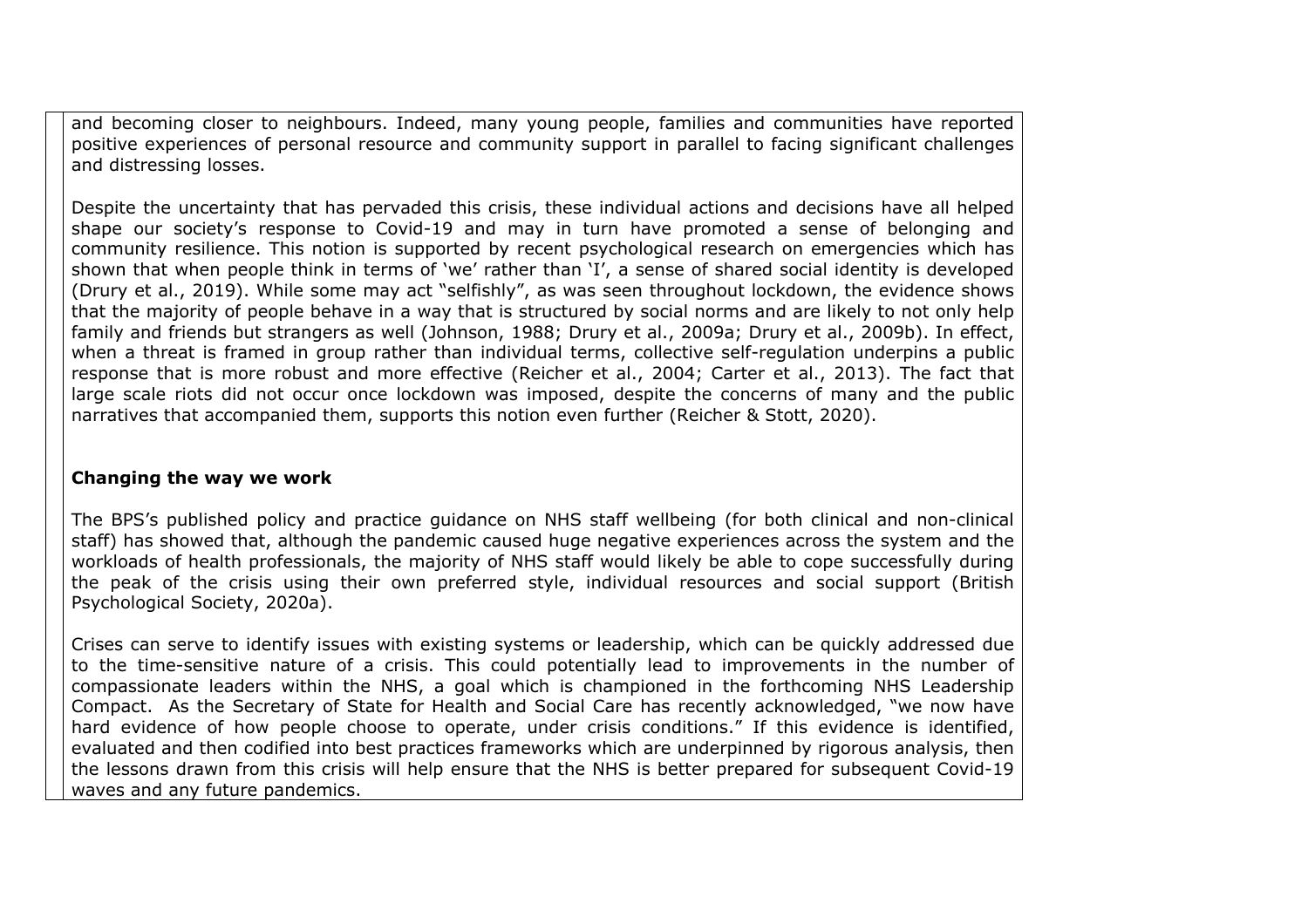In workplaces more generally, we have seen adaptations and reasonable adjustments being made in the ways of working of many organisations that have the potential to be lasting positive changes. Many organisations moved swiftly to ensure their staff had equipment and capacity to work from home where possible such as creating support systems for a radically new way of working within days, upgrading IT systems, and providing more channels for staff to access wellbeing and psychological support. These are all measures that were recommended in the following Society briefings:

- [The](https://www.bps.org.uk/coronavirus-resources/professional/protecting-psychological-needs-healthcare-staff) [psychological](https://www.bps.org.uk/coronavirus-resources/professional/protecting-psychological-needs-healthcare-staff) [needs](https://www.bps.org.uk/coronavirus-resources/professional/protecting-psychological-needs-healthcare-staff) [of](https://www.bps.org.uk/coronavirus-resources/professional/protecting-psychological-needs-healthcare-staff) [healthcare](https://www.bps.org.uk/coronavirus-resources/professional/protecting-psychological-needs-healthcare-staff) [staff](https://www.bps.org.uk/coronavirus-resources/professional/protecting-psychological-needs-healthcare-staff) [as](https://www.bps.org.uk/coronavirus-resources/professional/protecting-psychological-needs-healthcare-staff) [a](https://www.bps.org.uk/coronavirus-resources/professional/protecting-psychological-needs-healthcare-staff) [result](https://www.bps.org.uk/coronavirus-resources/professional/protecting-psychological-needs-healthcare-staff) of [the](https://www.bps.org.uk/coronavirus-resources/professional/protecting-psychological-needs-healthcare-staff) [Coronavirus](https://www.bps.org.uk/coronavirus-resources/professional/protecting-psychological-needs-healthcare-staff) [pandemic](https://www.bps.org.uk/coronavirus-resources/professional/protecting-psychological-needs-healthcare-staff)
- [Guidance](https://www.bps.org.uk/coronavirus-resources/professional/guidance-psychological-professionals-covid-19) [for](https://www.bps.org.uk/coronavirus-resources/professional/guidance-psychological-professionals-covid-19) [psychological](https://www.bps.org.uk/coronavirus-resources/professional/guidance-psychological-professionals-covid-19) [professionals](https://www.bps.org.uk/coronavirus-resources/professional/guidance-psychological-professionals-covid-19) [during](https://www.bps.org.uk/coronavirus-resources/professional/guidance-psychological-professionals-covid-19) [the](https://www.bps.org.uk/coronavirus-resources/professional/guidance-psychological-professionals-covid-19) [Covid-19](https://www.bps.org.uk/coronavirus-resources/professional/guidance-psychological-professionals-covid-19) [pandemic](https://www.bps.org.uk/coronavirus-resources/professional/guidance-psychological-professionals-covid-19)
- [Working](https://www.bps.org.uk/coronavirus-resources/public/working-from-home) [from](https://www.bps.org.uk/coronavirus-resources/public/working-from-home) [Home](https://www.bps.org.uk/coronavirus-resources/public/working-from-home)
- [Taking](https://www.bps.org.uk/coronavirus-resources/professional/taking-trauma-home) [trauma](https://www.bps.org.uk/coronavirus-resources/professional/taking-trauma-home) [related](https://www.bps.org.uk/coronavirus-resources/professional/taking-trauma-home) [work](https://www.bps.org.uk/coronavirus-resources/professional/taking-trauma-home) [home](https://www.bps.org.uk/coronavirus-resources/professional/taking-trauma-home) [-](https://www.bps.org.uk/coronavirus-resources/professional/taking-trauma-home) [advice](https://www.bps.org.uk/coronavirus-resources/professional/taking-trauma-home) [for](https://www.bps.org.uk/coronavirus-resources/professional/taking-trauma-home) [reducing](https://www.bps.org.uk/coronavirus-resources/professional/taking-trauma-home) [the](https://www.bps.org.uk/coronavirus-resources/professional/taking-trauma-home) [likelihood](https://www.bps.org.uk/coronavirus-resources/professional/taking-trauma-home) [of](https://www.bps.org.uk/coronavirus-resources/professional/taking-trauma-home) [secondary](https://www.bps.org.uk/coronavirus-resources/professional/taking-trauma-home) [trauma](https://www.bps.org.uk/coronavirus-resources/professional/taking-trauma-home)

Many organisations are appearing to be more 'comfortable' with remote working, as productivity did not decline as expected (Deloitte, 2020). There have been multiple news stories of productivity increasing, and many companies have announced they will not rush back to the office (if at all). Many workers have also reported taking the opportunity to take on new challenges, as well as redress their work-life balance. Homeworking can improve wellbeing, work-life balance and productivity, providing people have control and choice over their working arrangements and receive guidance to help them balance their multiple role demands (Kossek & Lautsch, 2008; McDowall & Kinman, 2017).

# **Children and Resilience**

Emerging psychological evidence suggests that while many children have experienced high levels of worry; suffered loss and bereavement; and missed out on learning and education opportunities throughout this crisis, many other children and young people have reported that they enjoyed being at home (The Children's Society, 2020). Lockdown has given many children the opportunity to spend more time with their families and engaging in learning through different ways. On the other hand, those attending schools such as children of key workers, might have benefitted from smaller class sizes and enhanced pastoral attention (British Psychological Society, 2020b). Psychologists working with children have noted: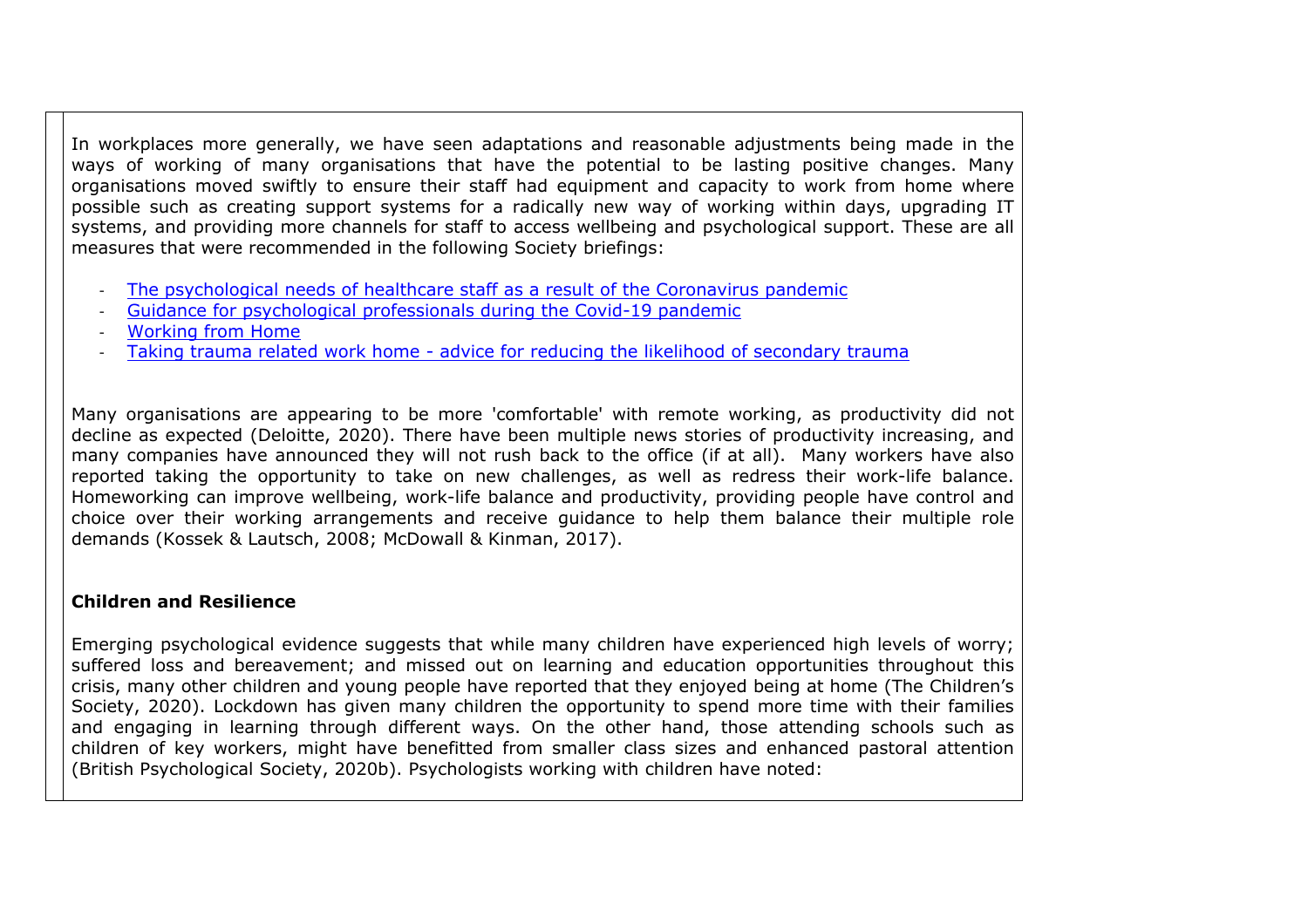- The lives of some vulnerable children have been less stressful due to closer and more prolonged contact with family members and their wider support system (i.e. tutors)
- There has been less reported bullying within a school context due to premises being closed
- As concluded by the Children Society, levels of children's happiness have not significantly changed at the population level (2020)

The Society has published a range of policy briefings to support children, parents, and education professionals related to children's confinement and isolation, re-engagement, and the return to school which may also be of interest to the committee. They are:

- [Back](https://www.bps.org.uk/sites/www.bps.org.uk/files/Policy/Policy%20-%20Files/Back%20to%20school%20-%20using%20psychological%20perspectives%20to%20support%20re-engagement%20and%20recovery.pdf) [to](https://www.bps.org.uk/sites/www.bps.org.uk/files/Policy/Policy%20-%20Files/Back%20to%20school%20-%20using%20psychological%20perspectives%20to%20support%20re-engagement%20and%20recovery.pdf) [school:](https://www.bps.org.uk/sites/www.bps.org.uk/files/Policy/Policy%20-%20Files/Back%20to%20school%20-%20using%20psychological%20perspectives%20to%20support%20re-engagement%20and%20recovery.pdf) [using](https://www.bps.org.uk/sites/www.bps.org.uk/files/Policy/Policy%20-%20Files/Back%20to%20school%20-%20using%20psychological%20perspectives%20to%20support%20re-engagement%20and%20recovery.pdf) [psychological](https://www.bps.org.uk/sites/www.bps.org.uk/files/Policy/Policy%20-%20Files/Back%20to%20school%20-%20using%20psychological%20perspectives%20to%20support%20re-engagement%20and%20recovery.pdf) [perspectives](https://www.bps.org.uk/sites/www.bps.org.uk/files/Policy/Policy%20-%20Files/Back%20to%20school%20-%20using%20psychological%20perspectives%20to%20support%20re-engagement%20and%20recovery.pdf) to [support](https://www.bps.org.uk/sites/www.bps.org.uk/files/Policy/Policy%20-%20Files/Back%20to%20school%20-%20using%20psychological%20perspectives%20to%20support%20re-engagement%20and%20recovery.pdf) [re-engagement](https://www.bps.org.uk/sites/www.bps.org.uk/files/Policy/Policy%20-%20Files/Back%20to%20school%20-%20using%20psychological%20perspectives%20to%20support%20re-engagement%20and%20recovery.pdf) [and](https://www.bps.org.uk/sites/www.bps.org.uk/files/Policy/Policy%20-%20Files/Back%20to%20school%20-%20using%20psychological%20perspectives%20to%20support%20re-engagement%20and%20recovery.pdf) [recovery](https://www.bps.org.uk/sites/www.bps.org.uk/files/Policy/Policy%20-%20Files/Back%20to%20school%20-%20using%20psychological%20perspectives%20to%20support%20re-engagement%20and%20recovery.pdf)
- [Meeting](https://www.bps.org.uk/sites/www.bps.org.uk/files/Policy/Policy%20-%20Files/Meeting%20the%20psychological%20needs%20of%20children%20in%20shielding%20families.pdf) [the](https://www.bps.org.uk/sites/www.bps.org.uk/files/Policy/Policy%20-%20Files/Meeting%20the%20psychological%20needs%20of%20children%20in%20shielding%20families.pdf) [psychological](https://www.bps.org.uk/sites/www.bps.org.uk/files/Policy/Policy%20-%20Files/Meeting%20the%20psychological%20needs%20of%20children%20in%20shielding%20families.pdf) [needs](https://www.bps.org.uk/sites/www.bps.org.uk/files/Policy/Policy%20-%20Files/Meeting%20the%20psychological%20needs%20of%20children%20in%20shielding%20families.pdf) [of](https://www.bps.org.uk/sites/www.bps.org.uk/files/Policy/Policy%20-%20Files/Meeting%20the%20psychological%20needs%20of%20children%20in%20shielding%20families.pdf) [children](https://www.bps.org.uk/sites/www.bps.org.uk/files/Policy/Policy%20-%20Files/Meeting%20the%20psychological%20needs%20of%20children%20in%20shielding%20families.pdf) [in](https://www.bps.org.uk/sites/www.bps.org.uk/files/Policy/Policy%20-%20Files/Meeting%20the%20psychological%20needs%20of%20children%20in%20shielding%20families.pdf) [shielding](https://www.bps.org.uk/sites/www.bps.org.uk/files/Policy/Policy%20-%20Files/Meeting%20the%20psychological%20needs%20of%20children%20in%20shielding%20families.pdf) [families](https://www.bps.org.uk/sites/www.bps.org.uk/files/Policy/Policy%20-%20Files/Meeting%20the%20psychological%20needs%20of%20children%20in%20shielding%20families.pdf)
- [Supporting](https://www.bps.org.uk/sites/www.bps.org.uk/files/Policy/Policy%20-%20Files/Supporting%20care-experienced%20children%20and%20young%20people%20during%20the%20Covid-19%20crisis%20and%20its%20aftermath.pdf) [care-experienced](https://www.bps.org.uk/sites/www.bps.org.uk/files/Policy/Policy%20-%20Files/Supporting%20care-experienced%20children%20and%20young%20people%20during%20the%20Covid-19%20crisis%20and%20its%20aftermath.pdf) [children](https://www.bps.org.uk/sites/www.bps.org.uk/files/Policy/Policy%20-%20Files/Supporting%20care-experienced%20children%20and%20young%20people%20during%20the%20Covid-19%20crisis%20and%20its%20aftermath.pdf) [and](https://www.bps.org.uk/sites/www.bps.org.uk/files/Policy/Policy%20-%20Files/Supporting%20care-experienced%20children%20and%20young%20people%20during%20the%20Covid-19%20crisis%20and%20its%20aftermath.pdf) [young](https://www.bps.org.uk/sites/www.bps.org.uk/files/Policy/Policy%20-%20Files/Supporting%20care-experienced%20children%20and%20young%20people%20during%20the%20Covid-19%20crisis%20and%20its%20aftermath.pdf) [people](https://www.bps.org.uk/sites/www.bps.org.uk/files/Policy/Policy%20-%20Files/Supporting%20care-experienced%20children%20and%20young%20people%20during%20the%20Covid-19%20crisis%20and%20its%20aftermath.pdf)
- [Resilience](https://www.bps.org.uk/sites/www.bps.org.uk/files/Policy/Policy%20-%20Files/Resilience%20and%20coping%20-%20supporting%20transitions%20back%20to%20school.pdf) [and](https://www.bps.org.uk/sites/www.bps.org.uk/files/Policy/Policy%20-%20Files/Resilience%20and%20coping%20-%20supporting%20transitions%20back%20to%20school.pdf) [coping:](https://www.bps.org.uk/sites/www.bps.org.uk/files/Policy/Policy%20-%20Files/Resilience%20and%20coping%20-%20supporting%20transitions%20back%20to%20school.pdf) [supporting](https://www.bps.org.uk/sites/www.bps.org.uk/files/Policy/Policy%20-%20Files/Resilience%20and%20coping%20-%20supporting%20transitions%20back%20to%20school.pdf) [transitions](https://www.bps.org.uk/sites/www.bps.org.uk/files/Policy/Policy%20-%20Files/Resilience%20and%20coping%20-%20supporting%20transitions%20back%20to%20school.pdf) [back](https://www.bps.org.uk/sites/www.bps.org.uk/files/Policy/Policy%20-%20Files/Resilience%20and%20coping%20-%20supporting%20transitions%20back%20to%20school.pdf) [to](https://www.bps.org.uk/sites/www.bps.org.uk/files/Policy/Policy%20-%20Files/Resilience%20and%20coping%20-%20supporting%20transitions%20back%20to%20school.pdf) [school](https://www.bps.org.uk/sites/www.bps.org.uk/files/Policy/Policy%20-%20Files/Resilience%20and%20coping%20-%20supporting%20transitions%20back%20to%20school.pdf)

### **Cross Collaboration and Future Research**

The immediate response from members of the BPS to actively contribute to help individuals, communities and wider society during the pandemic, has seen an unprecedented amount of cross-discipline collaboration at rapid pace. This collective working across psychology sub-disciplines has resulted in a large amount of [resources](https://www.bps.org.uk/coronavirus-resources) [and](https://www.bps.org.uk/coronavirus-resources) [guidance](https://www.bps.org.uk/coronavirus-resources) produced for professionals and the public which is a key positive outcome for the profession. Psychological science has been informing government policy at an unprecedented scale, through mechanisms like the Scientific Pandemic Influenza Group on Behaviours, which reports to Sage.

Looking ahead, we know the psychology community and this continued cross-collaboration has an integral role in helping societies recover and learn from this period in time. For example, the BPS recently published a paper which was the combined effort of a core expert group with input from an additional 539 psychological scientists, that outlined the following research priorities for psychological science for the Covid-19 pandemic and beyond (O'Connor et al., 2020):

- · Groups, cohesion and conflict
- · Work environment and working arrangements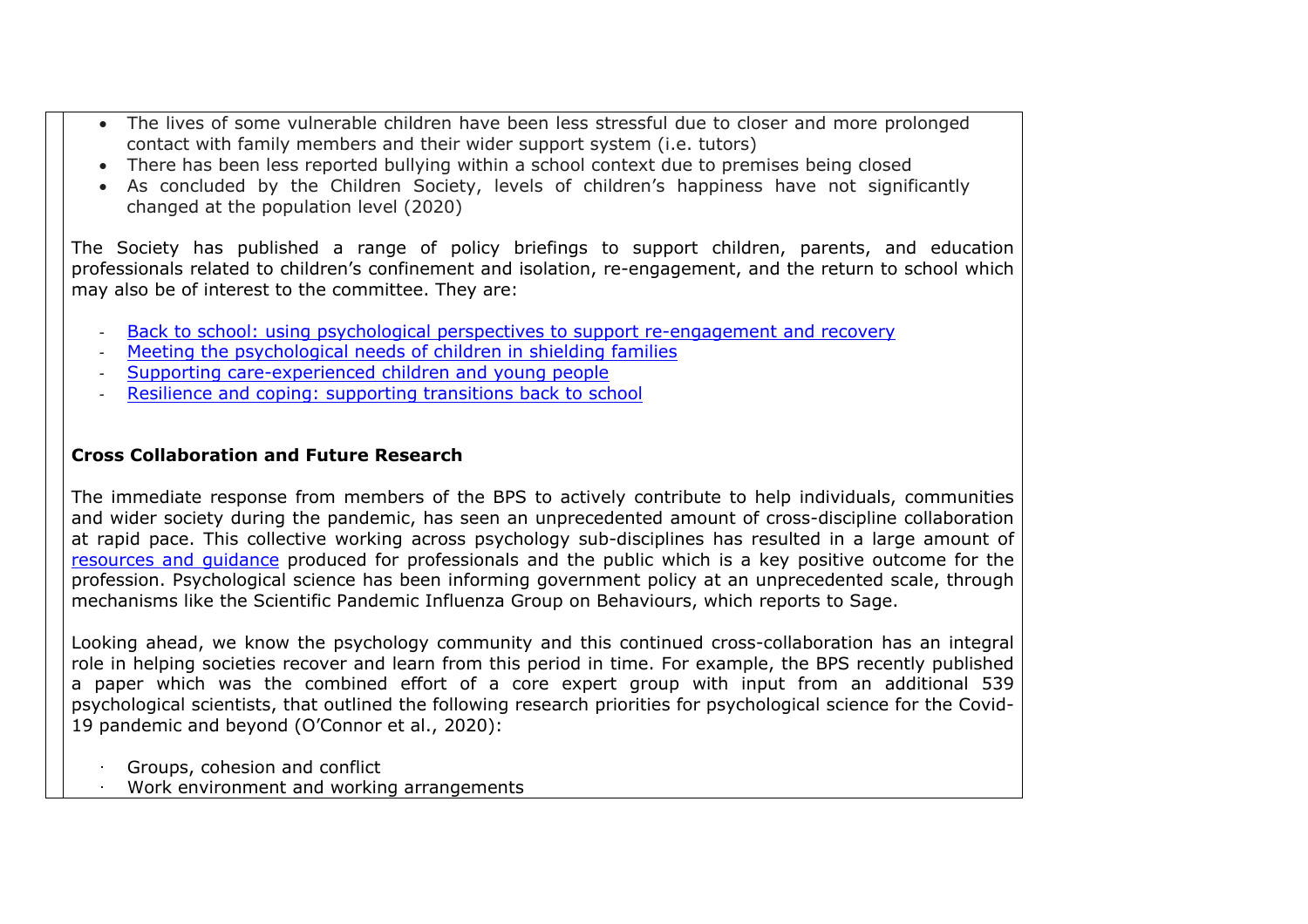- · Children and families
- · Educational practices
- · Mental health
- · Physical health and the brain
- · Behaviour change and adherence

Alongside these priorities, the paper also states a clear overarching research priority to understanding the inequalities in the effects of the pandemic and recovery. One outcome with the potential to lead to societal good is the increased focus on inequalities that we know continue to exist within society. This renewed global interest in addressing inequalities will hopefully drive more research and practical efforts that are focussed on tackling this issue.

# **What are the things that you are most worried about?**

#### **The second wave- are we prepared?**

As noted above, the virus has impacted people differently, with evidence showing that those who are older, are living with pre-existing health conditions, men and Black and minority groups being especially at risk (PHE, 2020). There is no singular experience and, as we implement wide-ranging policy measures, we must remember that people at the margins are likely to become even more vulnerable, potentially forgotten and overlooked.

We are also concerned, with Covid-19 rates rising and localised lockdowns taking place across the UK, that we are still determining the primary impacts of Covid-19, including the impact of the measures we've had to put in place. Beyond reviewing immediate measures, we also need to think about the broader psychological needs that could occur in the future- such as modelling what might happen in three to six months' time in order to anticipate what this wave might look like.

We are aware that a number of trends in referrals, access and uptake of mental health services during lockdown have the potential to create an increase in demand further down the line. We know that some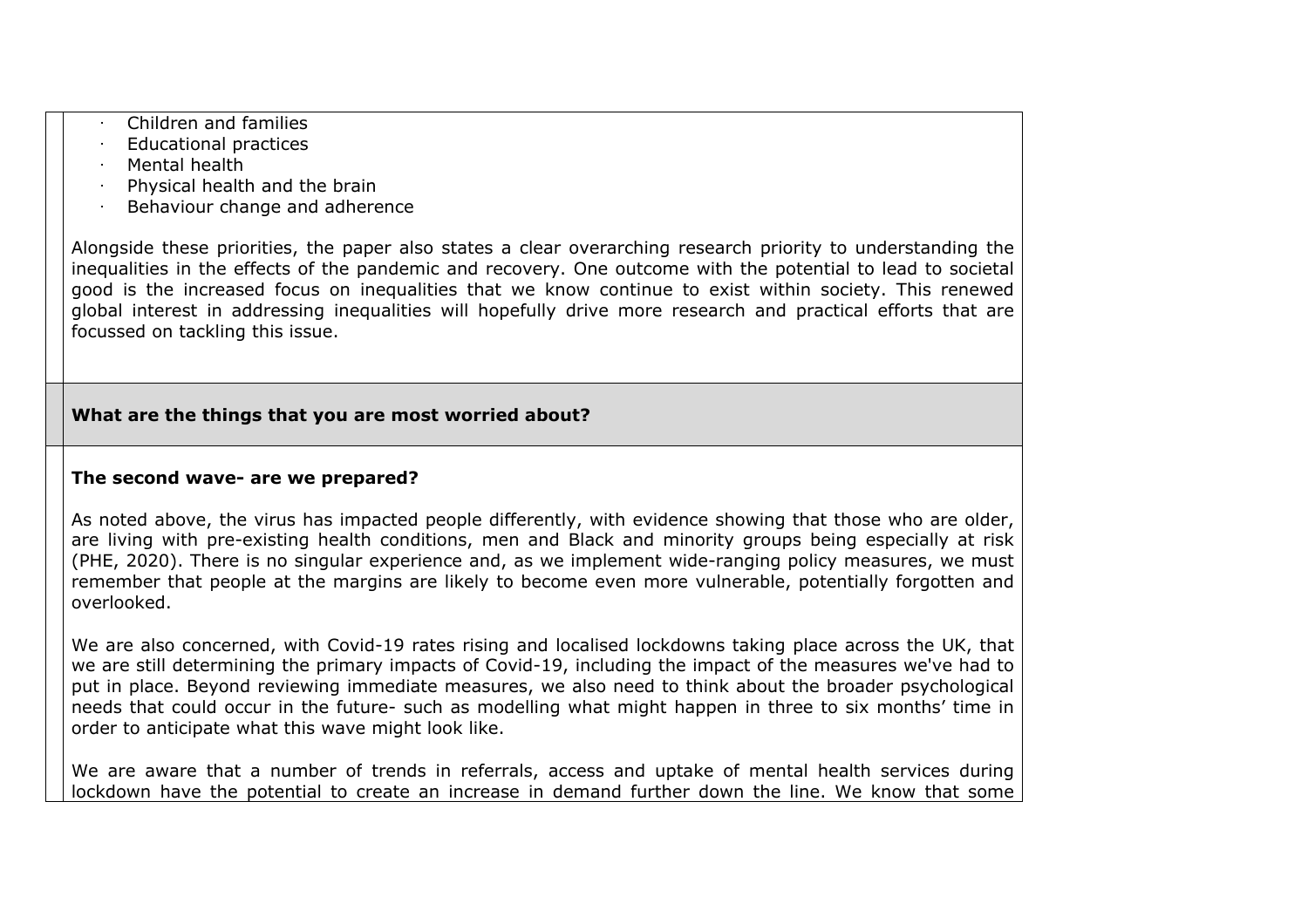psychological services were closed or re-purposed for staff during the peak of the pandemic and that service users on waiting lists were deferred. Remote therapies are not suitable for all mental health conditions, so it is likely that those with more complex needs are more likely to have been unable to access therapies. We also know that the usual referral routes to Mental Health services through GP surgeries and schools were not operating as normal meaning a backlog of cases may have built up.

Many psychologists have been and are continuing to provide the scientific evidence used by government as it manages its Covid-19 response. Given that our behaviours are key to reducing the rate of Covid-19 transmission, being clear about the required behaviours is essential to ensure public adherence to restrictions as the need for localised lockdowns continues and the potential of a second wave becomes clearer (British Psychological Society, 2020e). Beyond using psychological science to inform these guidelines and policy decisions, their success is dependent on being accompanied by clear and consistent public messaging about these protective behaviours (Michie, 2020). The Cabinet Office, DHSC and other departments involved in the Covid-19 response need to meaningfully and consistently include experts in behaviour change communication when designing public messaging strategies. It must give defined and transparent reasons for its strategies as well as set clear expectations regarding its proposed guidelines.

#### **A psychologically informed approach to healthcare systems**

Under normal circumstances, psychologists in clinical services work directly with patients and other healthcare professionals to provide a coordinated and patient-centred approach to care. Delivering good psychological care across services while following the NICE Quality Standards has required some necessary adaptions and modifications to the usual processes. Many services have been impacted negatively during Covid-19, with many services having to operate at reduced levels due to temporary staff redeployments. These services were already stretched as a result of a decade of austerity and reduced public spending, but they have now been asked to do even more with less, which will have long-term ramifications for the nation's health. There is an urgent need to return these services to full staffing levels and increase the available support and funding that will be required for these services to continue providing care throughout the "chronic" phase of the pandemic.

This need to preserve the wellbeing of the health care workforce extends beyond the psychological profession and psychologists need to play a key role in developing and implementing the systemic changes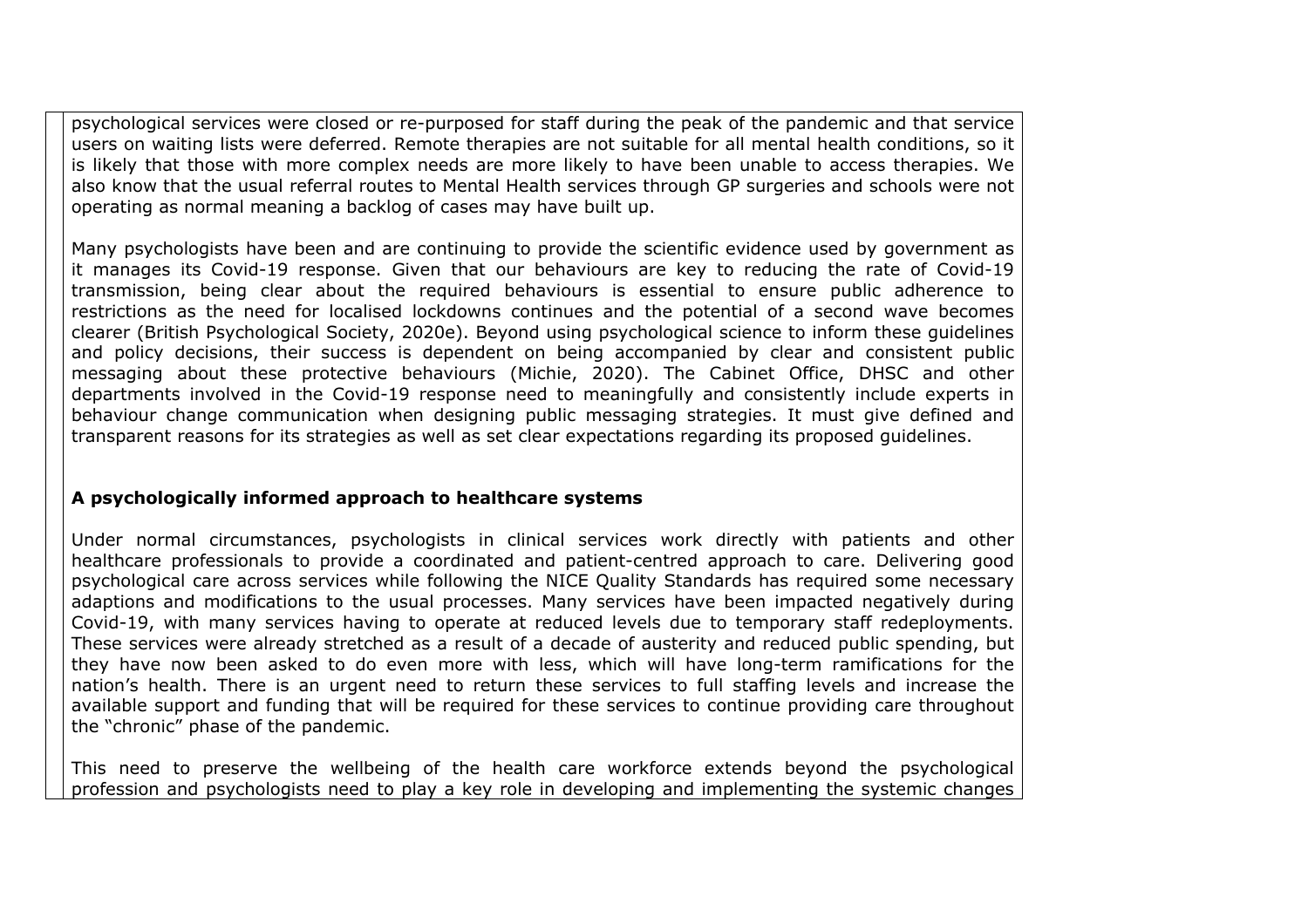that are required. Even prior to the crisis, 40.3% of NHS staff reported that they suffered from work related stress (NHS Staff Survey, 2019). Given the evidence regarding the psychological response to SARS in Canada, that medical services that had more exposure, higher patient loads, or more critical cases showed higher levels of distress, more burnout, and more post-traumatic stress, it is likely that the levels of stress in NHS staff have increased significantly. We need to not just think about the staff looking after patients but also the staff who could become patients themselves.

Staff can feel as though they must be superhuman and not needing rest in order to provide care and fulfil their increasing workloads (British Psychological Society, 2020d). This can then potentially lead to selfsacrifice or pressures to work in unsafe conditions. As the R rate has decreased, there is a risk of having a 'business as usual' narrative overwhelming workers – who are expected to continue with the same productivity levels as before Covid-19 which is an unfair expectation and will lead to staff not being sufficiently prepared for a second wave. Furthermore, staff who have been very closely involved with many deaths may require additional psychological support, so that they do not become overburdened with loss and grief or suffer burnout and traumatisation.

For some of our members, the nature of the work itself has changed and they have been re-deployed to working with people who are acutely ill and at the end of life. Some services have reported facing staffing shortages due to sickness levels and staff burn-out. Some have been very good at supporting staff with new pressures, offering comprehensive employee assistance programmes (EAP), extra supervision and practical support, such as free parking and decent staff rest rooms. Other organisations have been less supportive, pressuring staff to work in offices when they can do their jobs at home, thereby increasing the risk of cross infection. Lastly, people working on-site might be working with varying levels of personal and protective equipment (PPE) when offering in-person care.

While frontline staff has shown great resilience over the past few months, individuals will have a range of psychological responses to this crisis. To address these, we need a range of interventions and support that will meet their needs at various levels including:

- **Prevention**
- Responses that vary according to the organisation, individual and situation
- Management & Communication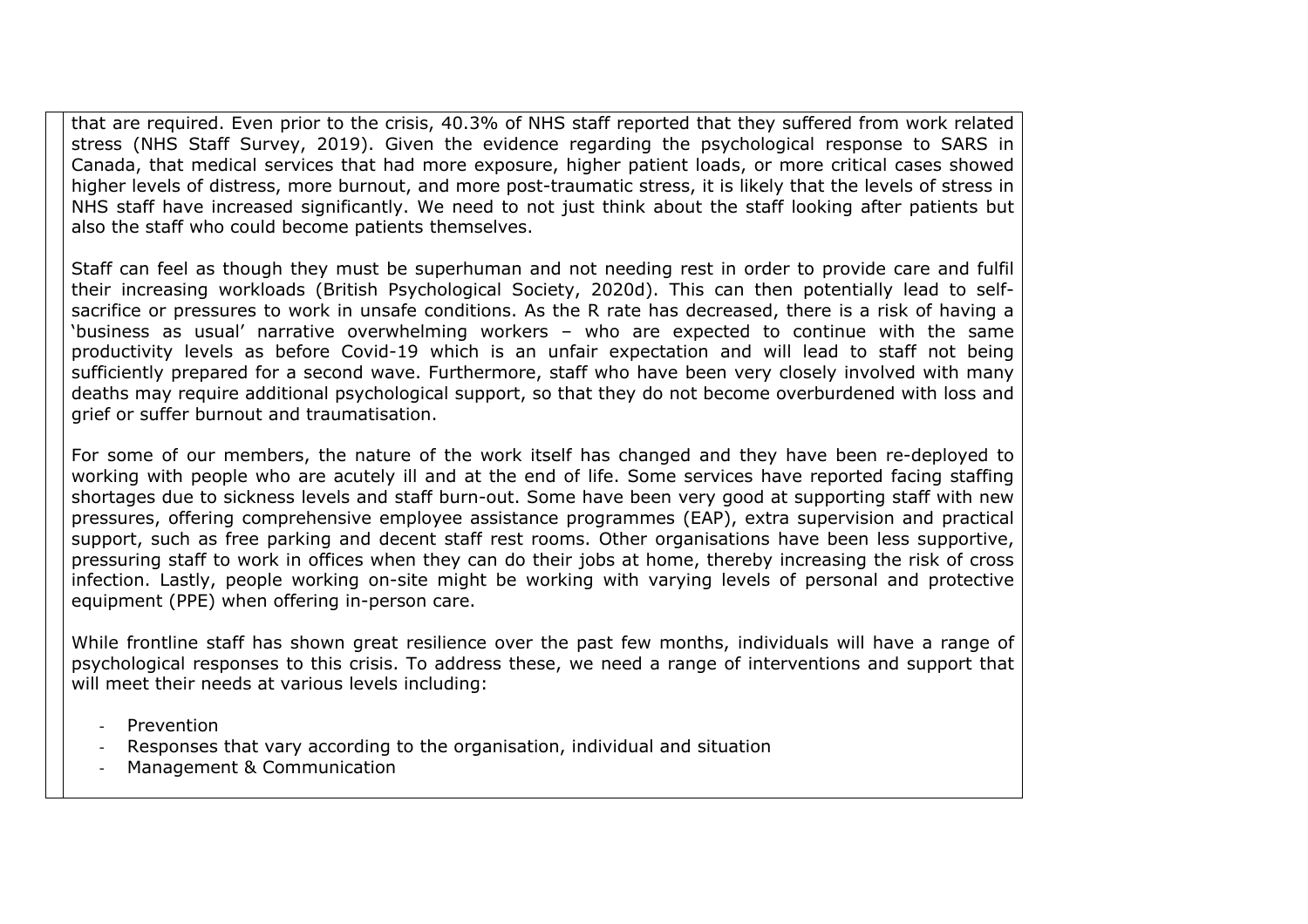These responses should all consider: 1) disparity in the devolved nations, 2) the disparity between NHS and Social Care and, 3) the need to plan for a recovery phase that is difficult to predict. Access to psychological support for staff must be provided and ideally by having embedded and fully integrated wellbeing services within NHS trusts. Integration of psychologists is crucial because these services then become a known quantity and staff can build relationships between themselves.

Frontline healthcare staff are and will continue to be affected but these pressures will also impact many other key workers. For example, social care workers do not have the same support services as staff in the NHS. Social care staff also face additional challenges due to working in smaller teams, and not having access to as much funding and resources. A potential solution worth considering would be to link up social care with local NHS trusts through combined providers. On a similar note, the virtual common rooms approach being piloted by NHS England is welcome and could be expanded to include social care (beyond the current scope of the Mind and Royal Foundation hotline and text service). Yet, while there are many cases of best practice throughout the NHS, we need to ensure minimum standards and requirements are mandated and supported across the board.

#### **The changing world of work?**

As our upcoming "Working Differently" briefings will outline, there has been a shift from social and in-person work contact to new digital formats. This can be both helpful and problematic. Many people are working with increasing pressures, such as an increased number of meetings or demands to change ways of working (The Psychologist, 2020). The loneliness, uncertainty and fear around the pandemic does not seem to have abated and is likely to increase should a second wave occur. A broad range of psychological and wellbeing factors are associated with working in isolation as the reliance on technology becomes a further burden, leading to techno-strain (Salanova et al., 2013).

People have also reacted completely differently to the same situation, so we need to act to support everyone, not just the visible majority:

- Some employees have benefitted from working from home, while others have struggled with the lack of routine or miss chatting with colleagues face to face.
- Some employees have had suitable places to work or employers who provided assistance to support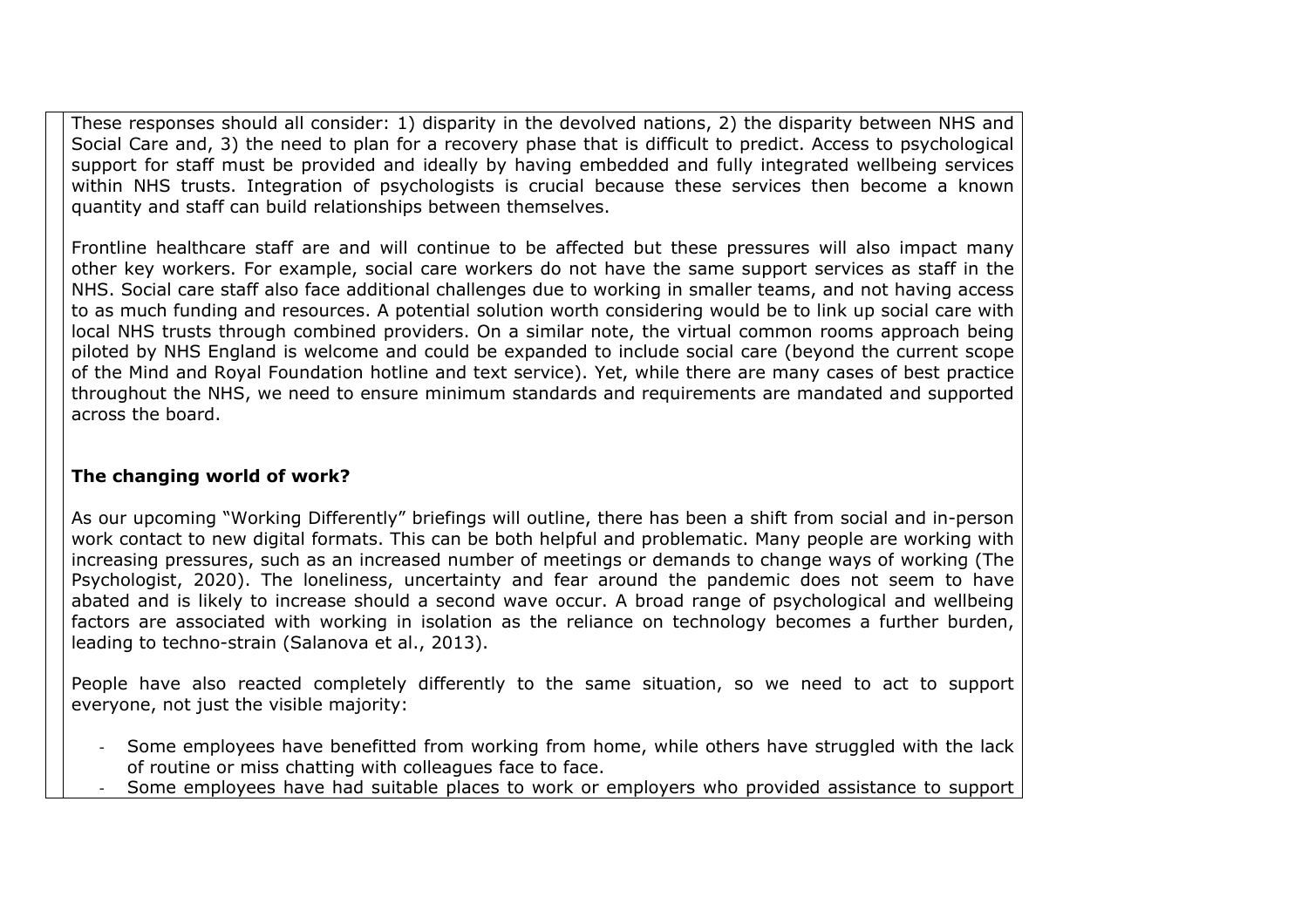the transition to working from home, while others have struggled due to lack of space, too many room/housemates, constant interruptions, family obligations, poor internet facilities etc. Many may also have been affected by a lack of skills, specifically digital skills, which may make remote working more difficult. Lastly, some aspects of work may not be possible remotely.

- Some employees never had a lockdown shop workers, delivery drivers, the emergency services and other key workers have worked continuously without a break. They may feel psychologically burnt out from the increased demand, especially in the context of a second wave.
- Heightened fears over the unknown in light of a potential second-wave and an economic recessionwill people lose their jobs, when will they see colleagues again, what will the office look like when they return (how will it look, how will social interactions work, how will functioning as part of a team work, how will coping with the loss of a colleague be supported)?

As a result of the changing nature of work, we have seen a blurring of boundaries between domestic and business lives. Virtual meetings offer a window into workers' homes and in the case of flat shares, into workers' bedrooms. Domestic relationships are impacted as people juggle work and family obligations (e.g. child / elder care, teaching children, running a household). There is risk of negative changes in work/life balance, given that the "always on" culture is more pervasive when working from home. This could impact negatively on workers' mental health, especially when coupled with financial uncertainty, heavy workloads that risk of lay-offs, lack of adequate induction processes. Lastly, there is also uncertainty around how those shielding will be able to return to the workplace, with the added impact this will have on their mental health and sense of identity at work (for example not wanting to burden their colleagues, whilst also being motivated to minimise the risk of contracting Covid-19).

#### **An overburdened social safety net**

While we may not know what a post-Covid society will look like, one thing is already very clear: those who were already vulnerable prior to Covid-19 have been disproportionately impacted by this crisis. There has been an increased pressure on the benefits system due to the increased number of claimants being processed by DWP, which is likely to increase again as the furlough scheme is brought to an end. The Government has also indicated that the claimants' initial interview, in which they sign their claimant commitment, has been nearly halved to 30 minutes. In practical terms, this means that there is even less time to discuss the often complex and challenging personal circumstances faced by claimants and craft a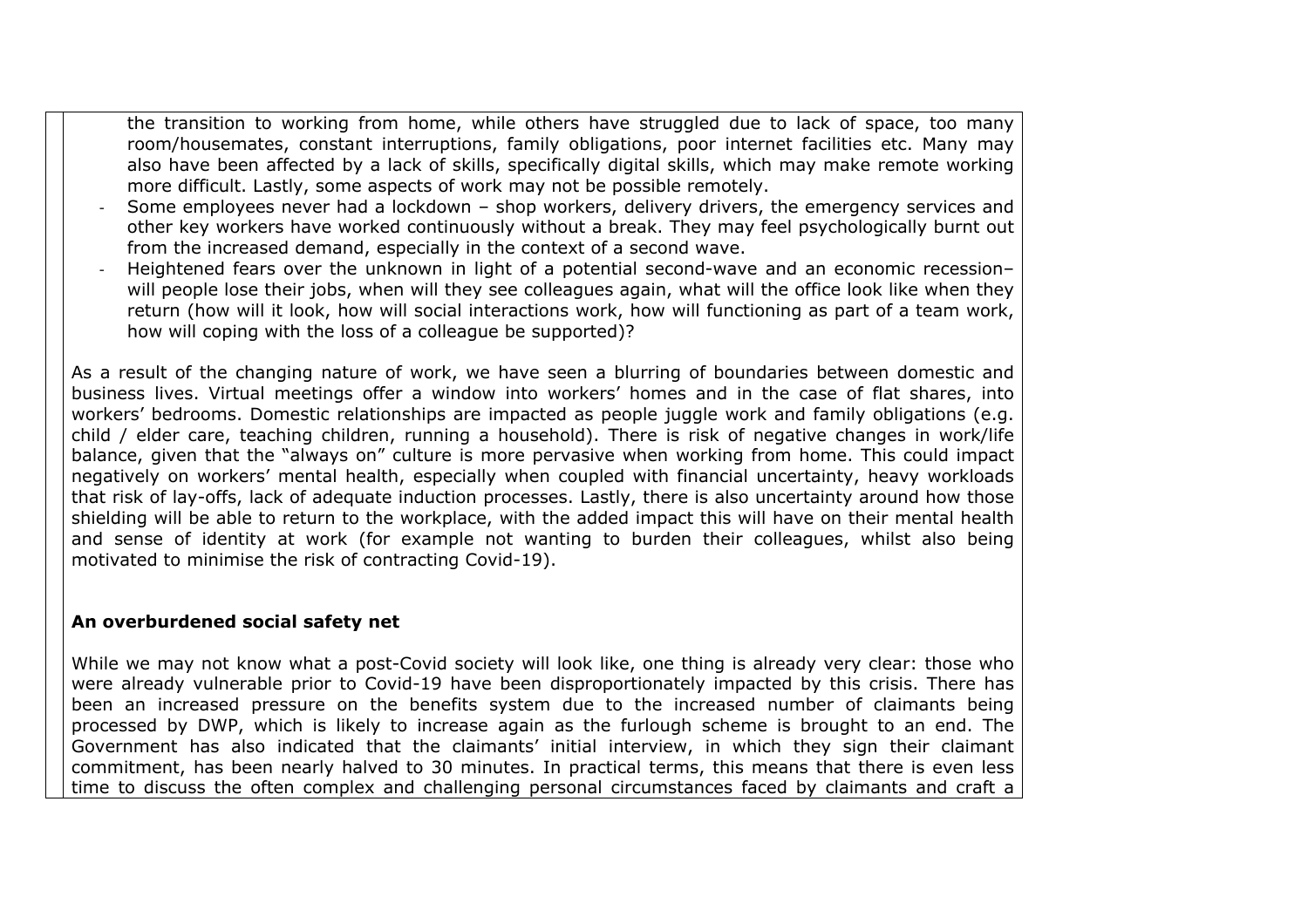meaningful support offer, which the BPS has called for (British Psychological Society, 2017).

The potential psychological impact of the reintroduction of conditionality and sanctions may have on both new and existing claimants in the benefits system is also a matter of great concern. The BPS, in conjunction with a range of leading mental health charities, has repeatedly called for an end to sanctions for benefit claimants with mental health conditions (British Psychological Society, 2019b), in light of the evidence that they are unsafe for people with mental health conditions and reduce all claimants' capabilities in terms of financial security and coping abilities (Dwyer et al., 2018). The negative psychological repercussions of sanctions are only likely to be exacerbated in the current economic and social conditions.

#### **Rising inequality and the next generation**

Poverty is an intractable and systemic problem that affects children, families and communities across the UK. New research published by the End Child Poverty Campaign illustrates that child poverty in the UK has increased by 2.8% in the last four years. However, Covid-19 has put hard pressed families under acute financial pressure (Loughborough University, 2020). There have also been troubling reports regarding the increased risks of within-home violence, including intimate partner violence, child abuse, and risk of online exploitation and abuse which is very concerning and will have long-term psychological and wellbeing ramifications ([United](https://www.ohchr.org/EN/NewsEvents/Pages/DisplayNews.aspx?NewsID=25865&LangID=E) [Nations,](https://www.ohchr.org/EN/NewsEvents/Pages/DisplayNews.aspx?NewsID=25865&LangID=E) [2020\)](https://www.ohchr.org/EN/NewsEvents/Pages/DisplayNews.aspx?NewsID=25865&LangID=E).

Throughout the pandemic, children who have been shielding, or who are in shielding families, will have been more restricted in all aspects of their lives than children in non-shielding families. Whilst little research has yet been conducted in this group, we know from research into the impact of social isolation and loneliness of children in other pandemics that children can be at increased risk of psychological difficulty from the impacts of quarantine. Studies show that children can still be affected by the impact up to nine years later, with rates of depression linked to feelings of exclusion (Loades et al., 2020).

Although restrictions will ease, we know that some parents' worries and anxiety about risk may mean that parents need to go through a process of deliberating about the best course of action for their child. As children are not often the decision makers in terms of their behaviour during the pandemic, this may further reduce their sense of control if their parent chooses to maintain restrictions (British Psychological Society, 2020c). There is a risk that the narrative around school transition and the experiences of children becomes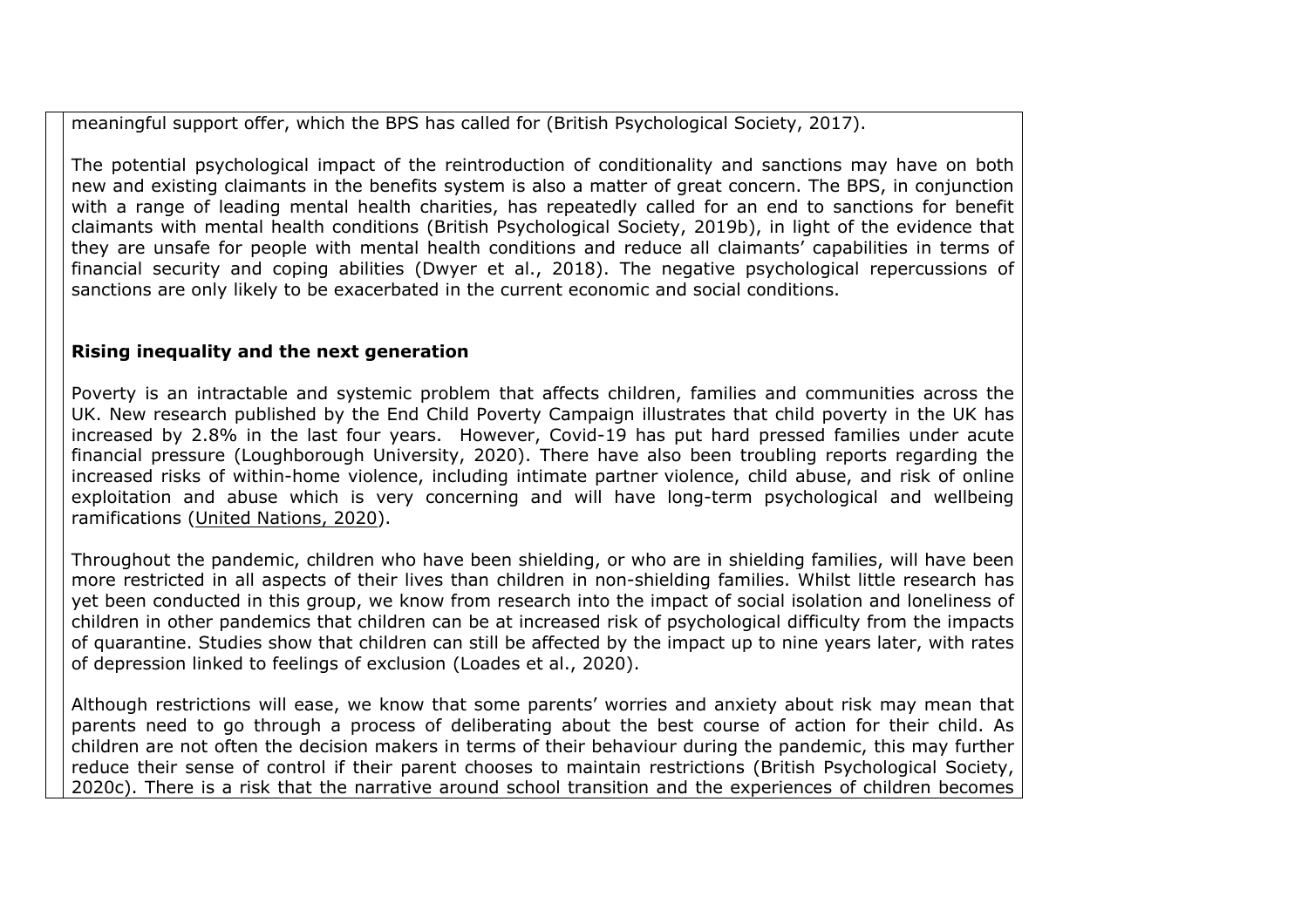dominated by the language of risk, trauma, damage, or illness which could have a life-long impact (British Psychological Society, 2020d). This is especially crucial within the context of poverty given the substantial body of psychological research which shows that children growing up in poverty may have poorer outcomes later in life (Aber et al., 2020). The additional burden placed on families in poverty during this crisis is likely to turn up the dial on the factors that can influence these poorer life outcomes.

# **What do you most hope changes for the better?**

Significant and rapid social adjustments have needed to be made for us to respond to the virus. As the work of our [BPS](https://www.bps.org.uk/coronavirus-resources/coordinating-group) [Covid-19](https://www.bps.org.uk/coronavirus-resources/coordinating-group) [Co-ordinating](https://www.bps.org.uk/coronavirus-resources/coordinating-group) [Group](https://www.bps.org.uk/coronavirus-resources/coordinating-group) has demonstrated, our members have, at all levels- clinical, community, organisational and governmental- provided the support, psychological frameworks and scientific evidence needed to navigate and help inform our policy response throughout this crisis.

# **Behavioural Science and Disease Prevention**

This crisis has shown that psychology is crucial to reducing the spread of Covid-19 as it enables us to understand behaviour and anticipate people's responses to changes in government policy and public health guidelines (British Psychological Society, 2020e). We are hopeful that:

- Future public messaging will be developed with an understanding of influences on behaviour
- That policy announcements are accompanied by implementation programmes that consider the capability, opportunity and motivation of different population segments as they are asked to adhere to guidelines- with special care being given to vulnerable and marginalised communities
- That where psychological evidence has been used to inform policy decisions, this evidence is made clear and openly shared to ensure suitable evaluation and scrutiny

# **Poverty to Flourishing in Times of Covid-19**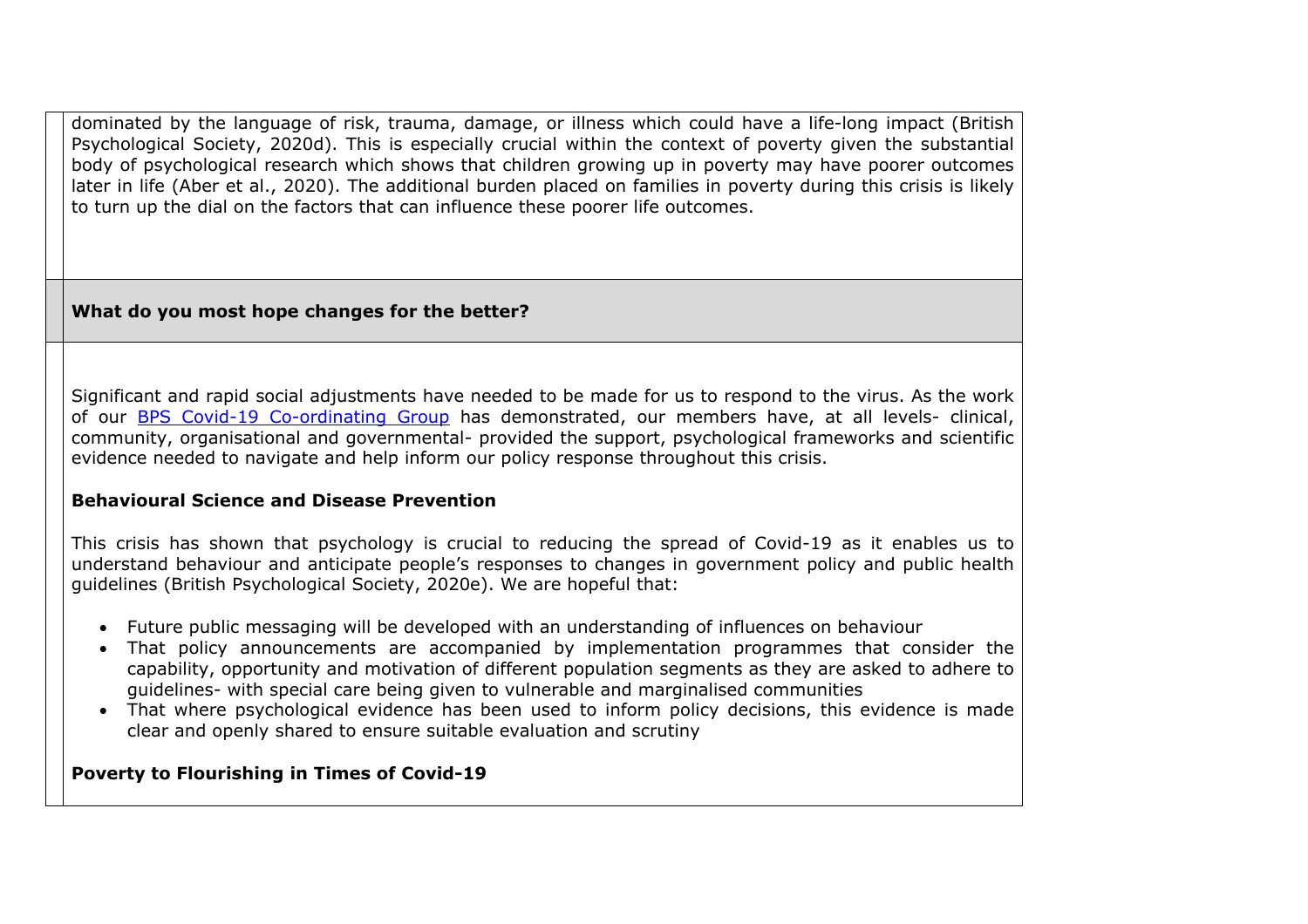For individuals and families in poverty, including lone parents and families with those living with a disability, many of the problems they are facing have been exacerbated, and many more may be pulled into poverty as a result of the pandemic. However, despite these challenges, we hope that they will be addressed by:

- securing the provision of free universal internet access, in order to open the gateway to digital communication which was closed to many in this crisis
- pledging to reduce poverty and social inequality as we emerge from the crisis
- putting an end to sanctions for benefit claimants with mental health conditions
- ensuring that localised lockdowns are not imposed in a way which exasperate existing inequalities

# **Effects of Confinement and Patient Rehabilitation**

As we enter the chronic phase of this pandemic, we must take into account the psychological needs of the wider population which entered lockdown as well as the psychological needs of people who have been hospitalised with severe coronavirus (Covid-19). Now more than ever, we need to make sure that psychological services and support are available, and their access is clearly signposted. We hope that precautions will be taken to ensure that:

- we move from early intervention to transformative prevention, so that the burden on the NHS is not worsened by other health conditions
- individuals reporting clinically significant difficulties with mood, anxiety, post-traumatic stress or other psychological difficulties, are referred to local psychological therapy services or specialist psychological services where needed for complex cases
- all patients with significant psychological, cognitive, functional or physical difficulties following hospitalisation for severe Covid-19, are provided access to a structured, multidisciplinary rehabilitation package
- children, parents, and education professionals are supported as they return to school

# **Staff Wellbeing**

While we are now past the first spike of the crisis, it is important that we do not return to business as usual without considering the long-term psychological needs of our workforce. This can be done by: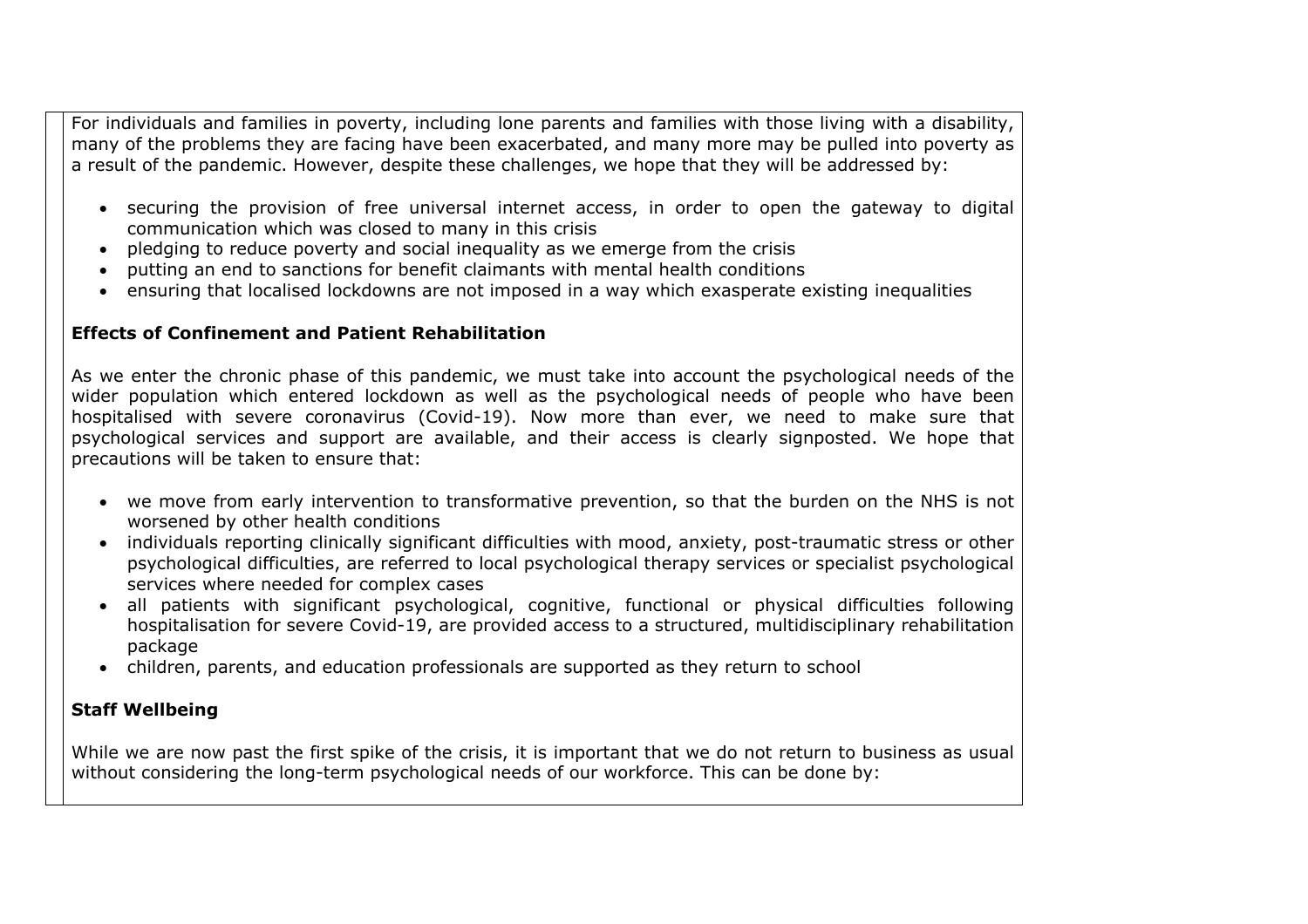- delivering formal psychological care through an evidence-based stepped approach which considers physical needs, access to information and peer support, and psychological first, with pathways to psychological interventions for those who require it.
- including in-house practitioner psychologists and other mental health professionals in organisational development planning
- responding to post-traumatic stress responses, if demonstrated by healthcare staff, in line with evidence-based psychological guidance

# **Working Differently**

The current situation is not normal, and it is ok not to be ok. We have four hopes for the future relating to wider occupational policy. We want organisations to:

- acknowledge that many employees can function effectively at home, embracing flexibility, autonomy and job crafting, and learn how best to support individual worker's needs, helping them to work wherever and however is best for productivity and health
- acknowledge and act upon the mental ill health that workers have and will continue to experience due to uncertainty, constant change and an unstable work/life balance
- provide constant and open communication with employees about changes and support them fully so that both employees and employers learn to adapt and thrive
- learn from this experience to bring about more productive and efficient, healthier and ultimately more successful ways of working, this will be different for every organisation, but may include the need to developing new skills for different working practices, including remote/home working, digital resilience and new ways of managing/supervising.

**References**

Aber, J.L., Jones, S. & Cohen, J. (2000). The impact of poverty on the mental health and development of very young children.

Children's Commissioner for Wales (2020) *Coronavirus and me. Available from:* [https://www.childcomwales.org.uk/coronavirus-and-](https://www.childcomwales.org.uk/coronavirus-and-me-results)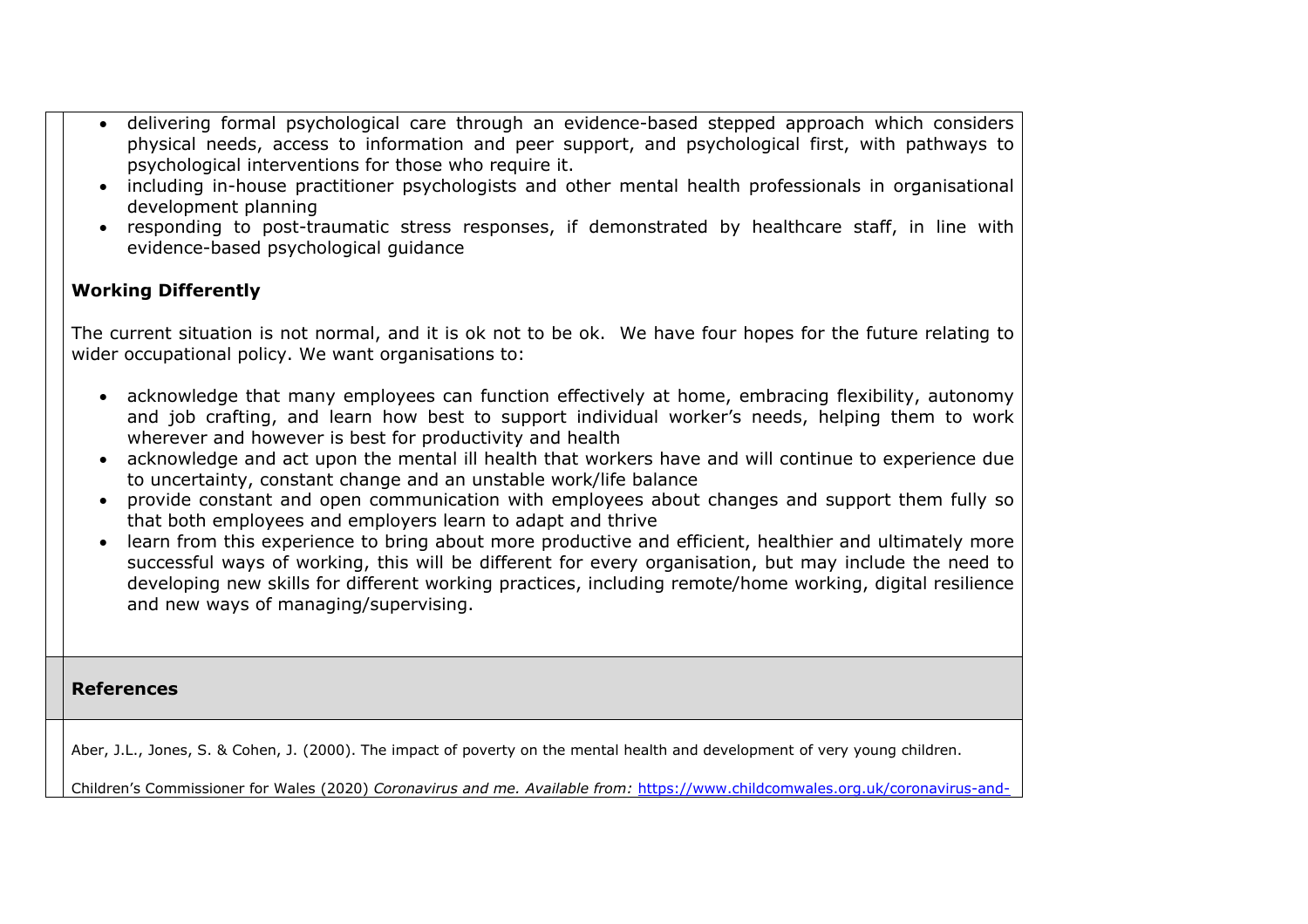#### [me-results](https://www.childcomwales.org.uk/coronavirus-and-me-results)

The Children's Society (2020) *Life on Hold – Children's Wellbeing and Covid-19*. <https://www.childrenssociety.org.uk/sites/default/files/life-on-hold-childrens-well-being-and-covid-19.pdf>

Deloitte, (2020). Working during lockdown: The impact of Covid-19 on productivity and wellbeing. Available from: https://www2.deloitte.com/uk/en/pages/consulting/articles/working-during-lockdown-impact-of-covid-19-on-productivity-andwellbeing.html

Loughborough University, (2020). Temporary boosts to Universal Credit and Working Tax Credit should be made permanent and more widely available to help those families who are struggling [https://www.lboro.ac.uk/news-events/news/2020/may/coronavirus](https://www.lboro.ac.uk/news-events/news/2020/may/coronavirus-lockdown-increase-child-poverty-in-uk/)[lockdown-increase-child-poverty-in-uk/](https://www.lboro.ac.uk/news-events/news/2020/may/coronavirus-lockdown-increase-child-poverty-in-uk/)

British Psychological Society (2017). Psychology at work: Improving wellbeing and productivity in the workplace

British Psychological Society (2019). A consensus statement on the use of sanctions in the benefits system and entitlement to personalised support. Available from: [https://www.](https://www.bps.org.uk/news-and-policy/bps-signs-consensus-statement-calling-removal-benefit-sanctions) [.org.uk/news-and-policy/bps-signs-consensus-statement-calling-removal-benefit-sanctions](https://www.bps.org.uk/news-and-policy/bps-signs-consensus-statement-calling-removal-benefit-sanctions)

British Psychological Society (2020a). The psychological needs of healthcare staff as a result of the Coronavirus pandemic. Available from: <https://www.bps.org.uk/news-and-policy/psychological-needs-healthcare-staff-result-coronavirus-pandemic>

British Psychological Society, (2020b), Psychologists produce advice for key workers and their children. Available from: <https://www.bps.org.uk/news-and-policy/psychologists-produce-advice-key-workers-and-their-children>

British Psychological Society (2020c). Meeting the psychological needs of children in shielding families. Available from: [https://www.bps.org.uk/sites/www.bps.org.uk/files/Policy/Policy%20-](https://www.bps.org.uk/sites/www.bps.org.uk/files/Policy/Policy%20-%20Files/Meeting%20the%20psychological%20needs%20of%20children%20in%20shielding%20families.pdf) [%20Files/Meeting%20the%20psychological%20needs%20of%20children%20in%20shielding%20families.pdf](https://www.bps.org.uk/sites/www.bps.org.uk/files/Policy/Policy%20-%20Files/Meeting%20the%20psychological%20needs%20of%20children%20in%20shielding%20families.pdf)

British Psychological Society (2020d). A resilience and coping framework for supporting transitions back to school. Available from: [https://www.bps.org.uk/sites/www.bps.org.uk/files/Policy/Policy%20-%20Files/Resilience%20and%20coping%20-](https://www.bps.org.uk/sites/www.bps.org.uk/files/Policy/Policy%20-%20Files/Resilience%20and%20coping%20-%20supporting%20transitions%20back%20to%20school.pdf) [%20supporting%20transitions%20back%20to%20school.pdf](https://www.bps.org.uk/sites/www.bps.org.uk/files/Policy/Policy%20-%20Files/Resilience%20and%20coping%20-%20supporting%20transitions%20back%20to%20school.pdf)

British Psychological Society (2020e). Behavioural science and disease prevention: Psychological guidance. Available from: [https://www.bps.org.uk/sites/www.bps.org.uk/files/Policy/Policy%20-](https://www.bps.org.uk/sites/www.bps.org.uk/files/Policy/Policy%20-%20Files/Behavioural%20science%20and%20disease%20prevention%20-%20Psychological%20guidance%20for%20optimising%20policies%20and%20communication.pdf) [%20Files/Behavioural%20science%20and%20disease%20prevention%20-](https://www.bps.org.uk/sites/www.bps.org.uk/files/Policy/Policy%20-%20Files/Behavioural%20science%20and%20disease%20prevention%20-%20Psychological%20guidance%20for%20optimising%20policies%20and%20communication.pdf)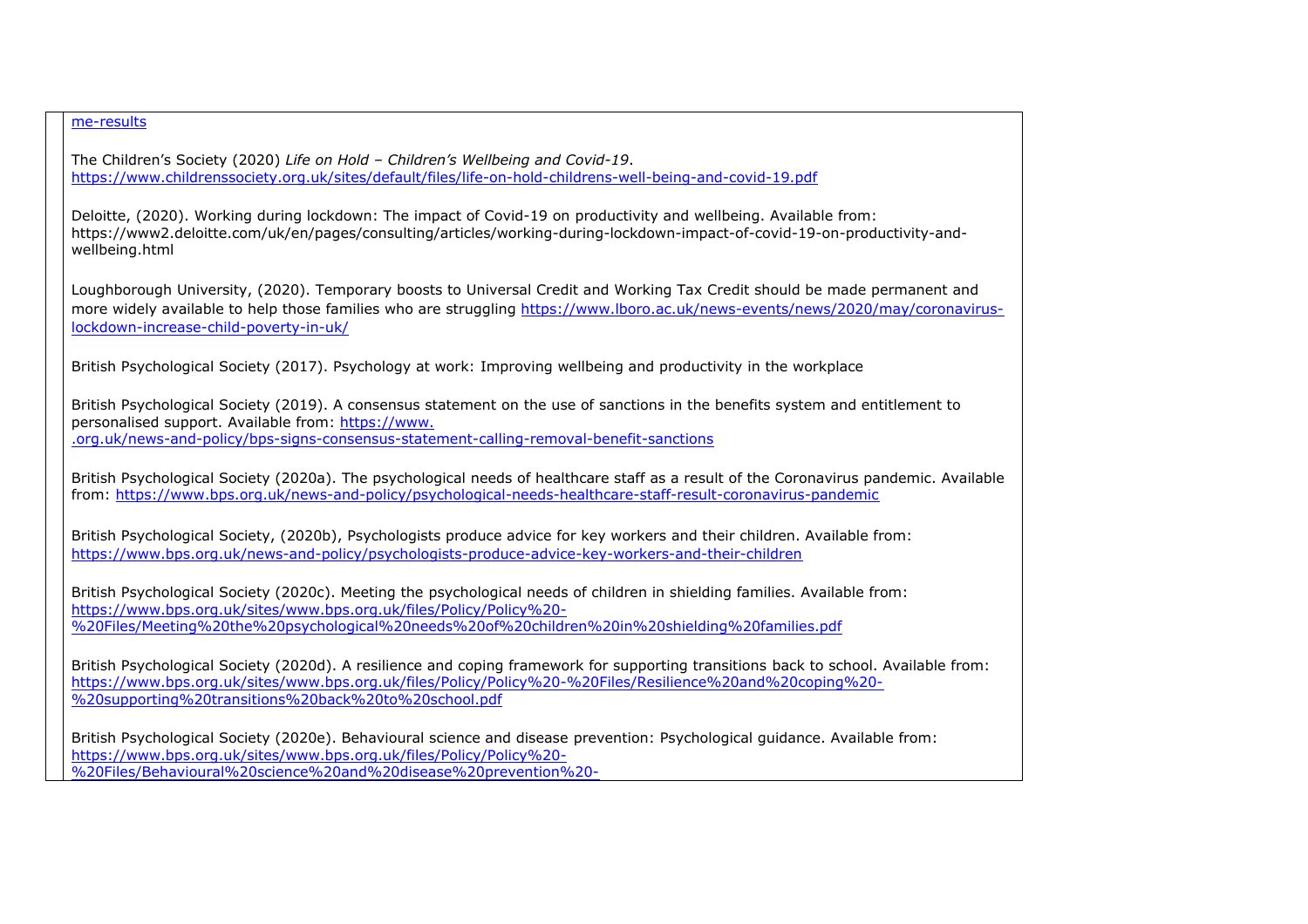[%20Psychological%20guidance%20for%20optimising%20policies%20and%20communication.pdf](https://www.bps.org.uk/sites/www.bps.org.uk/files/Policy/Policy%20-%20Files/Behavioural%20science%20and%20disease%20prevention%20-%20Psychological%20guidance%20for%20optimising%20policies%20and%20communication.pdf)

[Carter,](https://www.emerald.com/insight/search?q=Holly%20Carter) [H.,](https://www.emerald.com/insight/search?q=Holly%20Carter) [Drury,](https://www.emerald.com/insight/search?q=John%20Drury) [J.,](https://www.emerald.com/insight/search?q=John%20Drury) [Rubin,](https://www.emerald.com/insight/search?q=G.%20James%20Rubin) [G.](https://www.emerald.com/insight/search?q=G.%20James%20Rubin), [Williams,](https://www.emerald.com/insight/search?q=Richard%20Williams) [R.](https://www.emerald.com/insight/search?q=Richard%20Williams) and [Amlôt,](https://www.emerald.com/insight/search?q=Richard%20Aml%C3%B4t) [R.](https://www.emerald.com/insight/search?q=Richard%20Aml%C3%B4t) (2013), "The effect of communication during mass decontamination", *[Disaster](https://www.emerald.com/insight/publication/issn/0965-3562) [Prevention](https://www.emerald.com/insight/publication/issn/0965-3562) [and](https://www.emerald.com/insight/publication/issn/0965-3562) [Management](https://www.emerald.com/insight/publication/issn/0965-3562)*, Vol. 22 No. 2, pp. 132-147. <https://doi.org/10.1108/09653561311325280>

Drury, J., Cocking, C., & Reicher, S. (2009a). Everyone for themselves? A comparative study of crowd solidarity among emergency survivors. British Journal of Social Psychology, 48, 487-506.

Drury, J., Cocking, C., Reicher, S., Burton, A., Schofield, D., Hardwick, A., Graham, D. & Langston, P. (2009b). Cooperation versus competition in a mass emergency evacuation: A new laboratory simulation and a new theoretical model. *Behavior research methods*, *41,*, 957-970.

Drury, J., & Alfadhli, K. (2019). Social identity, emergencies and disasters. In R. Williams, S. Bailey, B. Kamaldeep, S. A. Haslam, C. Haslam, V. Kemp, & D. Maughan (Eds). *Social scaffolding: Applying the lessons of contemporary social science to health, public mental health and healthcare*. London: Royal College of Psychiatrists.

Dwyer, P. J. (2018). Final Findings Report: The Welfare Conditionality Project 2013-2018.

Institute for Fiscal Studies (2020) Learning during the lockdown: real-time data on children's experiences during home learning

Johnson, N. R. (1988). Fire in a crowded theater: A descriptive investigation of the emergence of panic. *International Journal of Mass Emergencies and Disasters*, *6*, 7-26.

Kossek, E.E. & Lautsch, B.A. (2008). CEO of me: Creating a life that works in the flexible job age. Upper Saddle River, New Jersey: Pearson Prentice Hall

McDowall, A. & Kinman, G. (2017). The new nowhere land? A research and practice agenda for the 'Always on' culture. *Journal of Organizational Effectiveness: People and Performance, 4*(3), 256–266. doi:0.1108/JOEPP-05-2017-0045

Michie, S. (2020, 3 March). Behavioural strategies for reducing covid-19 transmission in the general population. BMJ opinion. Available from: https://blogs.bmj.com/bmj/2020/03/03/behavioural-strategies-for-reducing-covid-19-transmission-in-the-generalpopulation/

O'Connor, D., et al., (2020). Research priorities for the Covid-19 pandemic and beyond: A call to action for psychological science. British Journal of Psychology, pp. 1-27.

[Reicher,](https://www.emerald.com/insight/search?q=Stephen%20Reicher) [S.](https://www.emerald.com/insight/search?q=Stephen%20Reicher), [Stott,](https://www.emerald.com/insight/search?q=Clifford%20Stott) [C.](https://www.emerald.com/insight/search?q=Clifford%20Stott), [Cronin,](https://www.emerald.com/insight/search?q=Patrick%20Cronin) [P.](https://www.emerald.com/insight/search?q=Patrick%20Cronin) and [Adang,](https://www.emerald.com/insight/search?q=Otto%20Adang) [O.](https://www.emerald.com/insight/search?q=Otto%20Adang) (2004). "An integrated approach to crowd psychology and public order policing", *[Policing:](https://www.emerald.com/insight/publication/issn/1363-951X) [An](https://www.emerald.com/insight/publication/issn/1363-951X) [International](https://www.emerald.com/insight/publication/issn/1363-951X) [Journal](https://www.emerald.com/insight/publication/issn/1363-951X)*, Vol. 27 No. 4, pp. 558-572. <https://doi.org/10.1108/13639510410566271>

Reicher, S., & Stott, S. (2020). On order and disorder during the Covid‐19 pandemic. British Journal of Social Psychology. 59, 694–